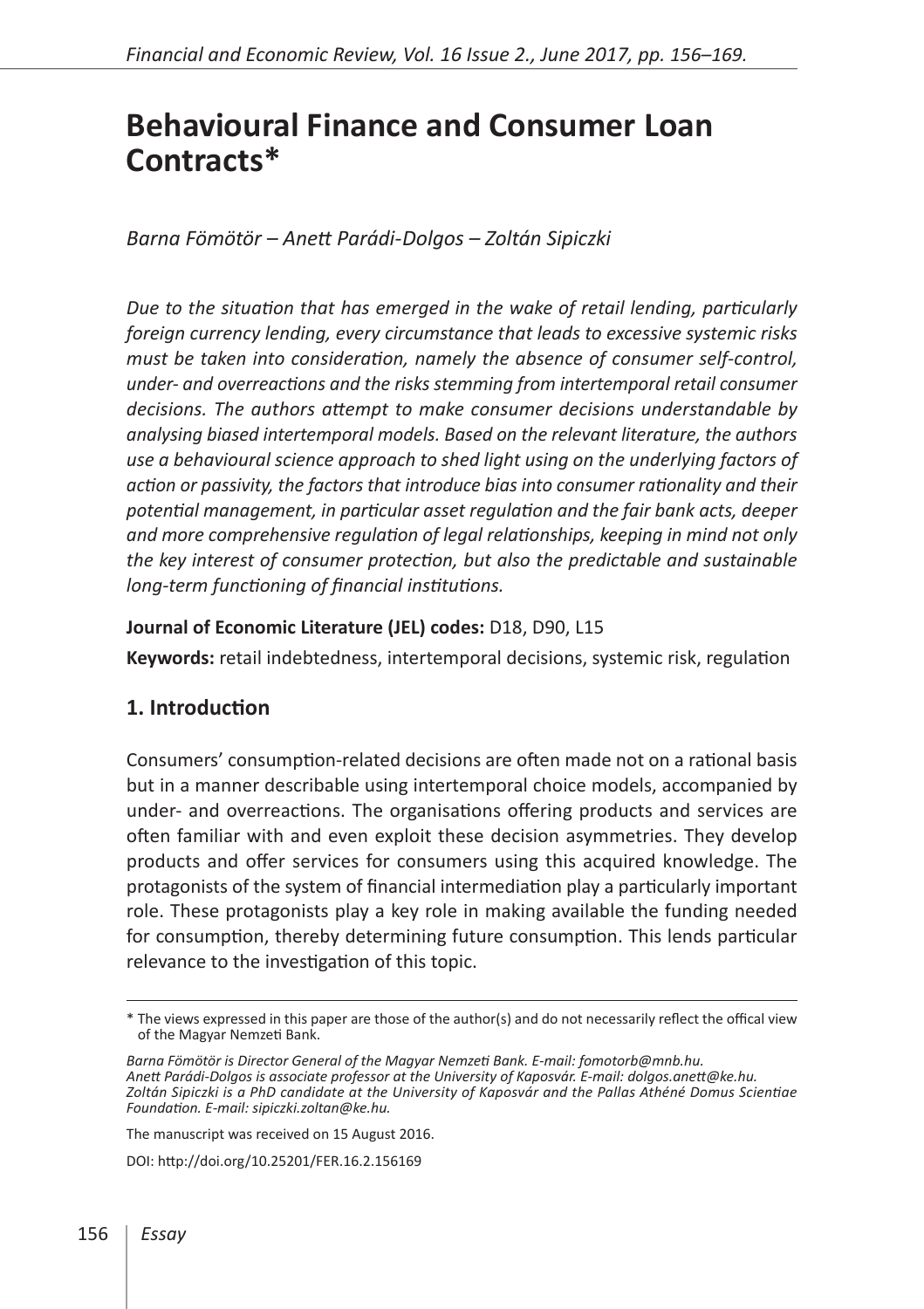Corporations, but particularly and specifically financial institutions, enhance and catalyse the decision-making process based on their knowledge of the key drivers and motives of consumer behaviour in an effort to maximise profits in a shorter amount of time. This behaviour necessarily fosters a biased, non-rational decisionmaking process that focuses on short-term benefits and ignores the medium- and long-term drawbacks and negative consequences. (Paradoxically, the characteristics of such behaviour exhibited by the management and shareholders of financial institutions are identical to those of irrational consumer conduct.) This process is further reinforced by information asymmetry and consumer impatience. Thus from the perspective of our topic, it is necessary to first analyse biased intertemporal models which give us an understanding of consumer decisions. Understanding the identified causes and motives can bring us closer to resolving the issue. Using a behavioural science approach, we can gain an understanding of the underlying factors of action or passivity.

# **2. A history of intertemporal decisions and the discounted utility model**

Intertemporal decisions were first modelled by *Fischer* (*1930*) in 1930, who found that a comparison of the current perceived utility at various points in time depends on the marginal rate of substitution for the various points in time. The marginal rate of substitution is determined by the time preference and declining marginal utility. The discounted utility model created by Paul Anthony Samuelson was a major step forward in this area; it spread quickly and became highly popular mainly thanks to its simplicity, which resides in its capacity to condense numerous heterogeneous and diverse (psychological) factors into a single parameter, the discount rate, and regarding this discount rate as constant. On this basis, the utilities emerging at different points in time became easily comparable. *Samuelson* (*1937:156*) wrote that "during any specified period of time, the individual behaves so as to maximize the sum of all future utilities, they being reduced to comparable magnitudes by suitable time discounting. The individual discounts future utilities and some simple regular fashion which is known to us." Therefore, the model must be associated with positive time discount rates, i.e. a more distant point in the future will always have a lower perceived utility and will therefore reinforce consumption that is closer to the present. The discounted utility model treats the discount factor exponentially, in other words the ratio of perceived utility linked to current and future consumption will change constantly per unit (of time). The discounted utility model is therefore characterised by a constant discount rate and a time-consistent preference (*Bölcskei 2009*).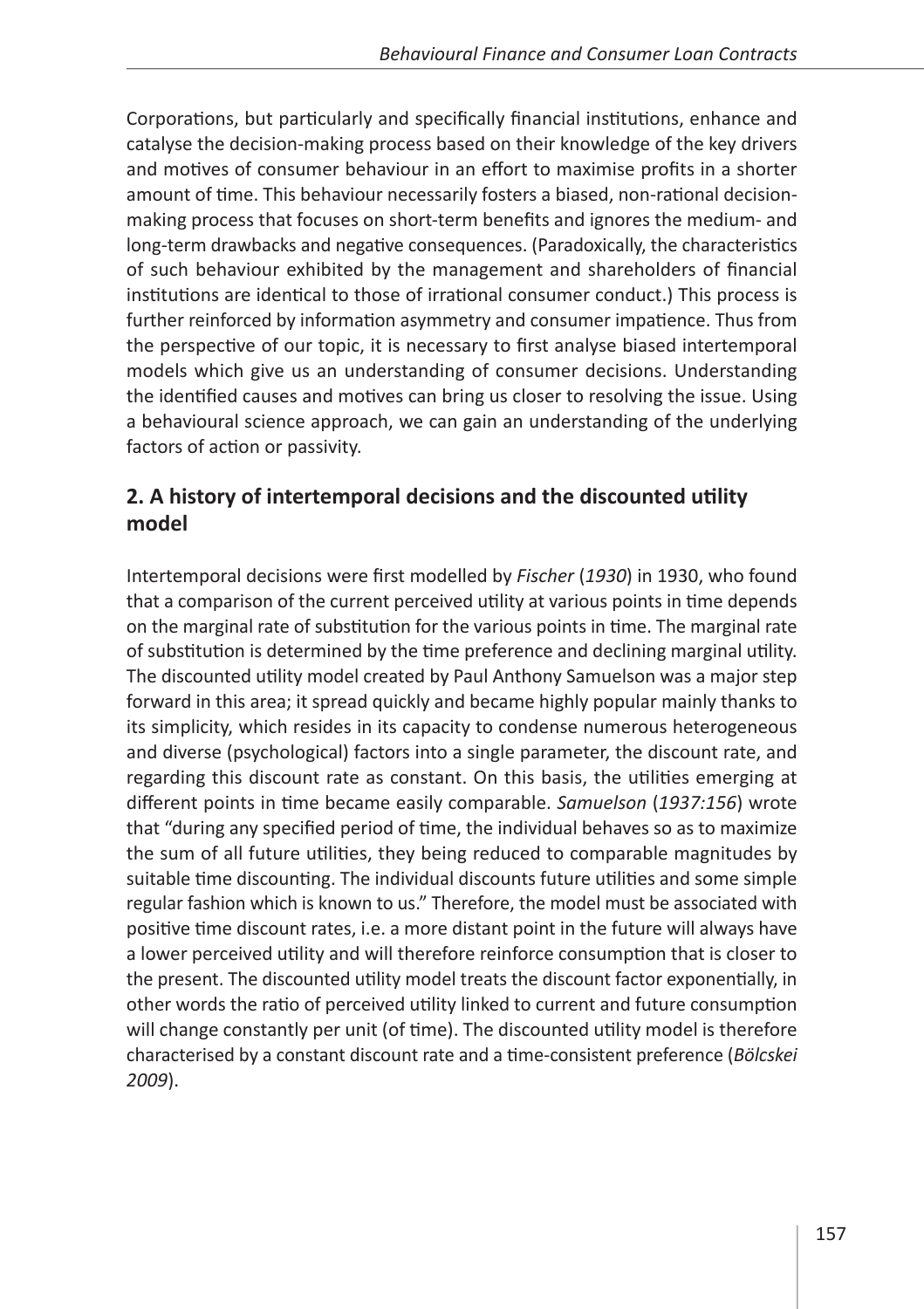#### **2.1. Hyperbolic and quasi-hyperbolic models describing present-biased preferences**

It is no coincidence that the set of criteria presented above was increasingly questioned and contested. The constant discount rate and the consistent preference over time appeared unrealistically regular, even norm-like, with respect to which empirical studies yielded results that called the model into question. However, numerous experiments conducted in the context of behavioural economics refuted the discounted utility model. As a result of these, it also became clear that the behaviour of participants can be better described using a different discounting model. Hyperbolic and quasi hyperbolic models that describe present-biased preferences emerged from further research.

The model was amended several times before in *1992 Loewenstein and Prelec* finally created generalised hyperbolic discounting, which was capable of addressing numerous earlier anomalies and offering a more general description of human behaviour. However, it was more difficult to apply in more complex models (*Neszveda – Dezső 2012*).

The main tenet of quasi hyperbolic discounting is associated with *Phelps and Pollak* (*1968*) In essence, the discount rate that can be assigned to periods is inconsistent when choosing between periods and associates a higher discount rate to shortterm time preferences. In comparison, quasi hyperbolic discounting also describes behaviour that is inconsistent over time similarly to hyperbolic discounting, but the model is simpler and easier to manage compared to hyperbolic discounting models (*Nagy 2011*).

## **2.2. Significance and applicability of hyperbolic and quasi hyperbolic models**

"The significance of hyperbolic and quasi hyperbolic models lies primarily in the fact that they allow us to describe and explain human behaviours that were formerly indescribable" (*Bölcskei 2009:1027*). As a result of present-biased preferences, perceived utility associated with current consumption is assigned a greater weight than perceived utility associated with future consumption. Exponential discounting applied in a neoclassical context results in greater utility of current consumption compared to the utility of consumption at any later point in time. However, delaying future consumption as much as possible decreases the associated utility not just exponentially, but to an even greater degree. With regard to this, the individual becomes interested in consuming comprehensively, even in excess of his current financial means, or more precisely, to maximise the associated perceived utility. However, the latter depends on numerous other factors, and thus developments in the marginal utility of consumption, the size of discount rates, the expected developments in future income and interest on credit jointly determine whether the individual borrows or not.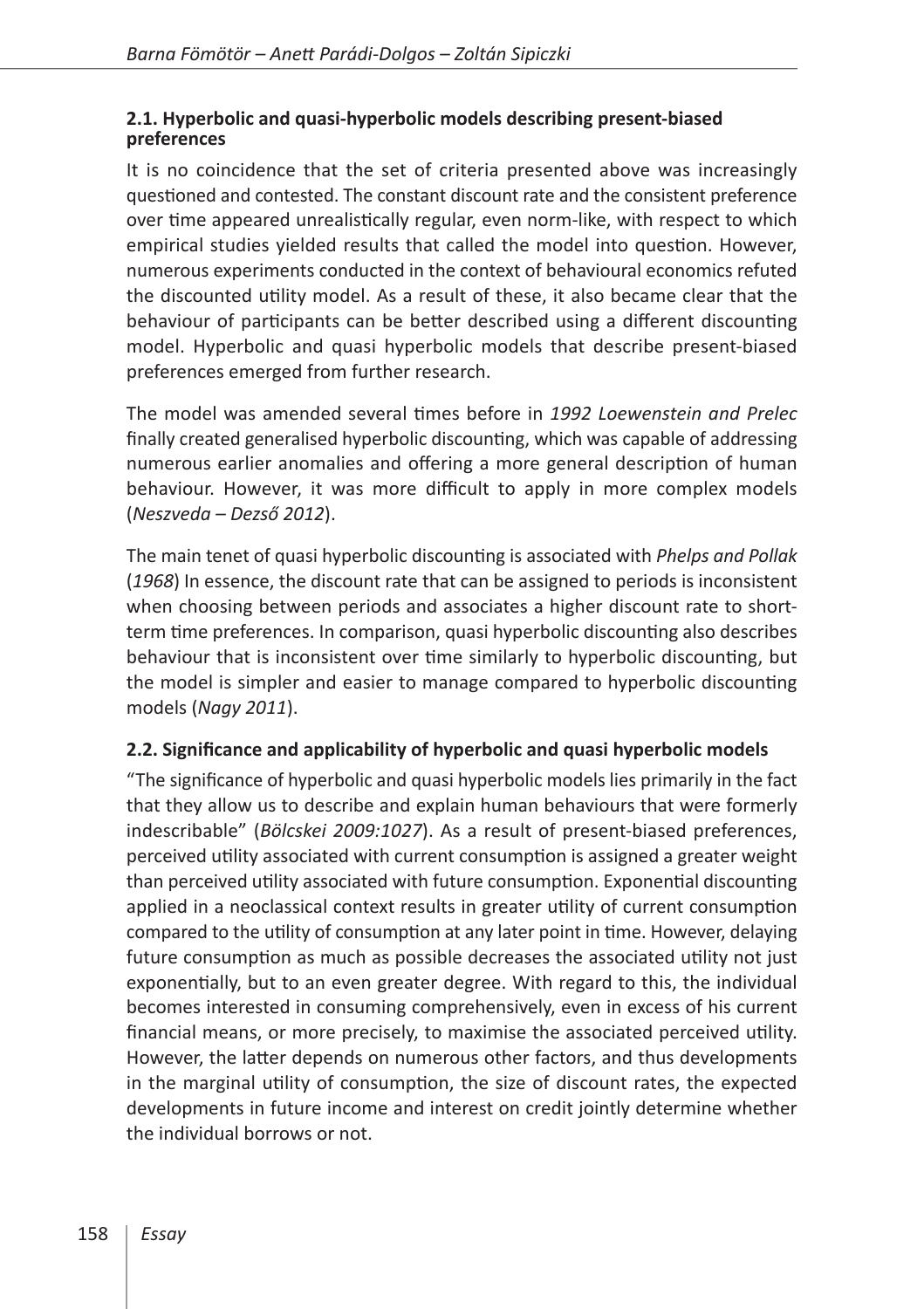The hyperbolic discounted model has become a popular area of application for studies of self-control issues. Why are hyperbolic models well-suited for describing issues of self-control? Self-control is fundamentally assumed of consumers by traditional neoclassical economics based on rationality. Rational consumers are, for instance, capable of ranking things based on utility according to the *Neumann and Morgenstern* (1953) rationality system. The consumer therefore has adequate selfcontrol, in other words, he will not make irrational decisions precisely because he can control himself. The problem with this is that in reality, consumers often make irrational decisions that traditional economics are unable to adequately explain.

The matter of self-control issues provides a tool for giving an approximation of reality. In the case of an individual with self-control issues, divergence from rationality can be explained with this factor. Several authors modelled this, for instance *Camerer et al. (1997)*, who concluded in their paper on New York taxi drivers that drivers often defined their operation and the duration of their work time based on heuristic decisions. The authors argue that adaptive models rooted in psychology have better forecasting capacities in cases where the area under review is shaped by human decisions. Accordingly, hyperbolic models are able to adequately handle the situation: if we are unable to keep the desires embodying preferences under control, preferences automatically shift in time towards the present, we want to fulfil them as soon as possible and live out our desires. The mathematical formalisation of behavioural finance, which we will not address here for the sake of brevity, is further hindered by the fact that decisions are not singleperiodic, but rather multi-periodic and are strongly shaped by risk and uncertainty (*Merton 1969*).

Broadly speaking, present welfare utility based on hyperbolic models is always far higher than future utility and therefore sudden profit in the present is much more attractive and likewise, immediate expense is always more painful than future expense.

# **3. Application of behavioural economic findings and intertemporal models in the financial sector**

Consumer loans in a "legally regulated" framework – including a legal framework for enforceability – originated in the early 20th century. As their national economic significance increased in the wake of their effect on consumption, their widespread dissemination became inevitable. This process entailed the emergence and excessive growth of inadequate lending practices that triggered adverse social consequences that far exceeded the earlier periods.

It should be taken into account that the present-future exchange also works "backwards", in other words an individual can take out a loan to be able to consume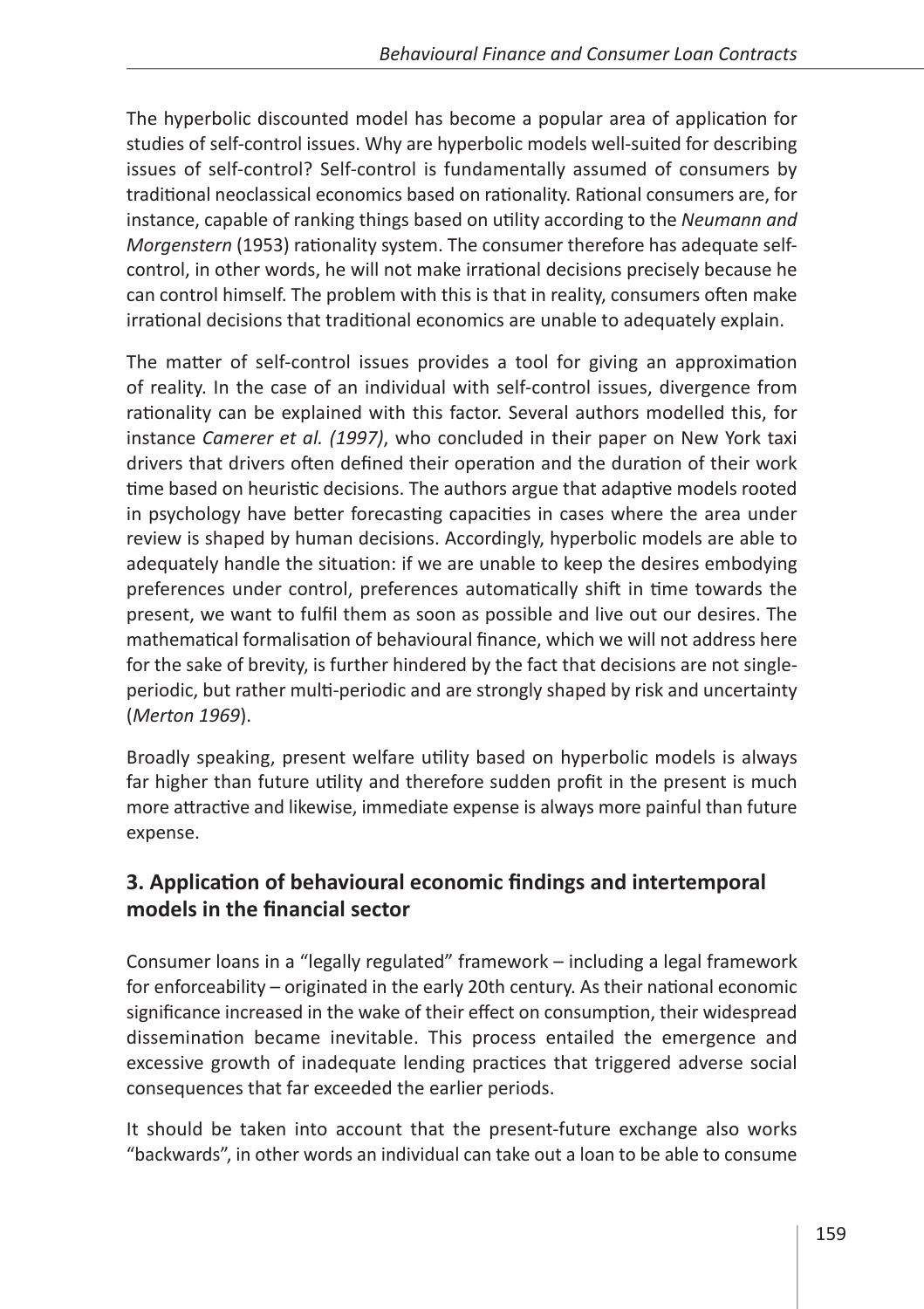in excess of his current financial means by giving up future consumption as a result of an inconsistent present-biased time preference. Consumers' time inconsistent behaviour presented above is not a novelty in the realm of bank lending.

Credit cards, which are becoming increasingly popular and are being used by more and more consumers in Hungary, are a typical form of consumer credit and their emergence has been the subject of widespread research. The following section presents the main findings of this research.

*Laibson* – *Repetto* – *Tobacman* (*2003*) reported that the ratio of credit card debt in the United States is salient, suggesting that consumers borrow a lot at a high cost. This process already includes irrational elements in and of itself, as the cost of credit card debt is far higher than money market interest rates. The paper also highlighted that the ratio of long-term de facto illiquid savings is also high, which assumes a hyperbolic discounting preference and fundamentally calls into question the possibility of exponential discounting. Consumer naïveté is identified as a possible explanation in the paper. The case presented in the *Ausubel* (*1999*) paper, considered a novelty at the time, is now considered a classical example of consumer overreaction. According to the study, credit card applicants are unable to estimate the future balance of their credit card with any measure of accuracy and expect to borrow lower or far lower amounts. This is due to the fact that they are unable to accurately recognise credit offered at very low interest during the introductory period and by the time this preferential period expires, the consumer is faced with an excessive repayment at far higher interest. In this scenario, consumers underestimate the loan amount actually taken out in the future and simultaneously overreact to the preferential low interest rate intended as an introductory tool. Besides under and overreaction, *Ausubel* (*1999*) also emphasised the phenomenon of adverse selection whereby if the consumer took advantage of the credit conditions offered with the introductory period instalment, you will have greater propensity to take out a larger credit amount. This finding simultaneously signals the risk of such behaviour to the creditor, as these customers are far riskier. By and large, the findings of the study may indirectly point to the emergence of moral hazard. The lending financial corporation is aware that with preferential offers, they can attract a customer base comprising increasingly more and increasingly riskier consumers. This process may therefore result in the creation of a stock of bad quality debt.

In their study of classic purchase loans, *Stango and Zinman* (*2009*) identified as a fundamental issue the fact that consumers are unable to adequately evaluate the actual cost of offers due to their illiteracy. As they are unable to do this, lacking the intellectual faculties and financial literacy, they are more likely to accept offers that are more disadvantageous for them. The paper also revealed that adequate information of consumers did not change the situation, nor did market competition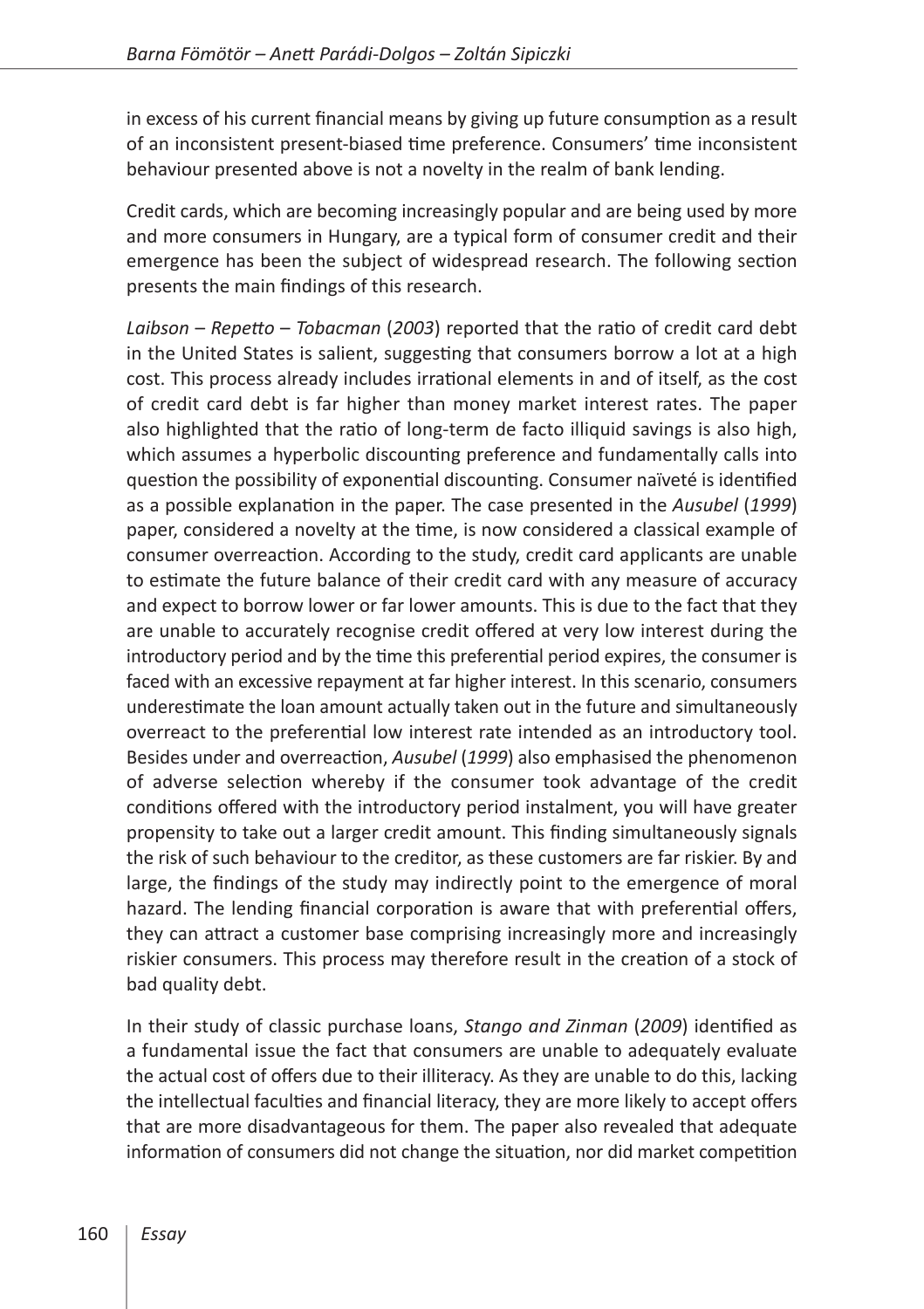resolve the issue. Although a stock comprising consumers who seek out a more expensive service is more profitable in the short run, it leads to the emergence of credit risk in the medium and long run.

*Koltay and Vincze* (*2009*) summed up the essence of this as follows: "The most common causes identified are usually non-exponential discounting, naïveté and excessive self-confidence, alongside cognitive flaws such as the incapacity to perform mathematical and financial calculations and errors in objectively defining the decision-making situation. Evidence of hyperbolic (non-exponential) discounting, naïveté and excessive self-confidence tend to be indirect, and these hypotheses taken together seem better suited for characterising behaviour than exponential discounting and the assumption of total rationality." (*Koltay* – *Vincze 2009:513*). Banks offer numerous products to their retail clientele that specifically take advantage of this present-biased time preference. The *Sebestyén et al (2011)*  paper contests that dynamically time inconsistent preferences played a critical role in the emergence of the issue, but the authors concede that waived upfront fees and preferential initial period interests are common methods in Hungarian lending today. Today, consumer loans that do not have to be repaid during an initial grace period have also become widely familiar to and accepted by consumers. Such offers are particularly attractive during busy periods of buying, for example before holidays. Bank offers that propose the soonest possible utilisation of the loan amount instead or alongside preferential repayment or a grace period are also based on the characteristics of a present-biased time inconsistent positive time preference. Pre-paid deposit interest schemes, where the credit institution credited the interest on the deposit made by the customer at the time the deposit was made also took advantage of intertemporal decision-making bias, allowing the customer to get the interest at the beginning of deposit maturity, to use or consume it immediately, with the bank essentially having lent the deposit interest to the consumer.

Bank lending can easily lead (and has led) to consumer borrowing where the debtor's inconsistent time preference, optimistic and excessively self-confident estimation of his future financial situation spur him to borrow credit that he is later unable to repay. The information advantage of financial intermediaries also contributed to the emergence of this lending practice. It is actually more accurate and professional to refer to information asymmetry rather than an information advantage, as bank products and services almost always require special know-how that most customers fully lack or only partially possess. The latter scenario may unfortunately result in even more severe consequences in the absence of the right professional background knowledge and general professional know-how than a total lack of professional know-how.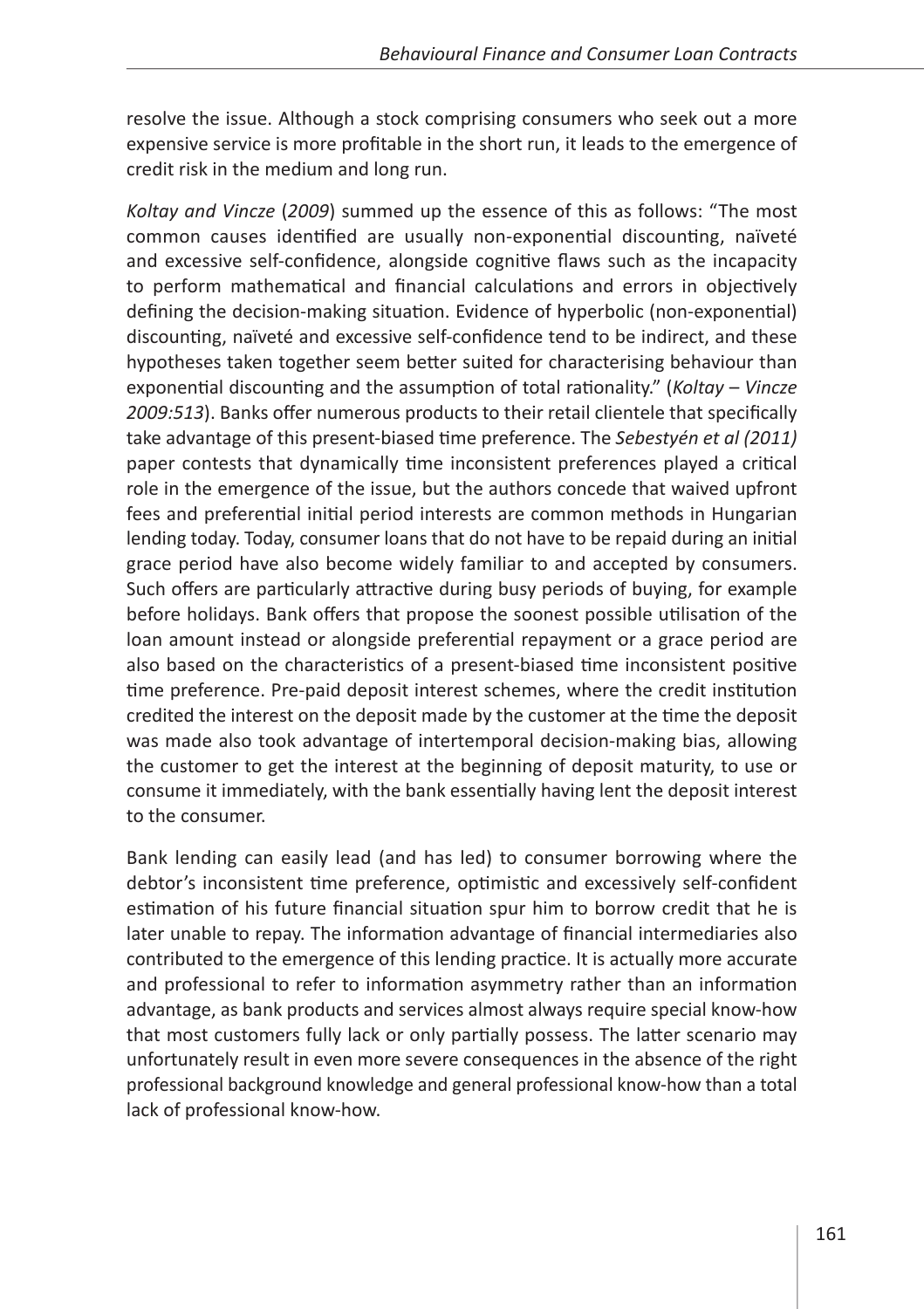In order to gain more comprehensive insight on the topic, the matter of consumer impatience should also be addressed. Consumer impatience emerges when consumers are compelled to forgo consumer goods and delay their purchases for a given period of time. "Once the reason for temporarily forgoing consumer goods is resolved, deferred consumption is compensated for, due to consumer impatience. In such scenarios, the marginal propensity to consume is much higher" (*Tóth* – *Árvai 2001:1024*).

Although these behavioural patterns are detrimental in and of themselves, they may cause substantial macroeconomic harm if they affect a large portion of society. "There is such a severe lack of financial literacy within society that it impedes recovery and consolidation during cyclical economic crises" (*Kovács 2015:87*).

In line with the one-off examples and the findings of the literature, the affected consumer decisions are shaped by behavioural economic drivers. In other words, the irrational causes of consumer decisions identified by behavioural economics are: present-biased positive (time) preference, excessive optimism, excessive selfconfidence, information asymmetry and information processing shortcomings. The increasingly severe problem that emerges from this calls for an examination of the optimal potential solutions. Among the potential solutions, regulation is the one we consider most effective.

# **4. Emergence and escalation of the issue**

Understanding the issue and the regulatory solution to it calls for an overview of the main features of foreign currency lending that emerged in Hungary and of the situation that preceded the introduction of the 2015 regulation which ultimately led to the adoption of the regulation.

"As a result of the excessive race for growth, the Hungarian banking system mobilised significant external funding, primarily through parent banks. The Hungarian banking system consequently became very reliant on short-term foreign currency liabilities even by international standards, the loan-to-deposit ratio spiked even by regional standards and departed from the 100% figure considered sound. This is how cheap external funding increased risk-taking and fuelled procyclical lending." (*Bethlendi 2015:21*)

In the context of foreign currency lending, a financial institution disburses the loan in the currency of its own country<sup>1</sup> and the debtor repays both the principal and interest to the bank in this same currency, but the loan amount is kept on record in a foreign currency, or is disbursed in a foreign currency (the disbursement currency

<sup>&</sup>lt;sup>1</sup> I.e. where the branch office is located.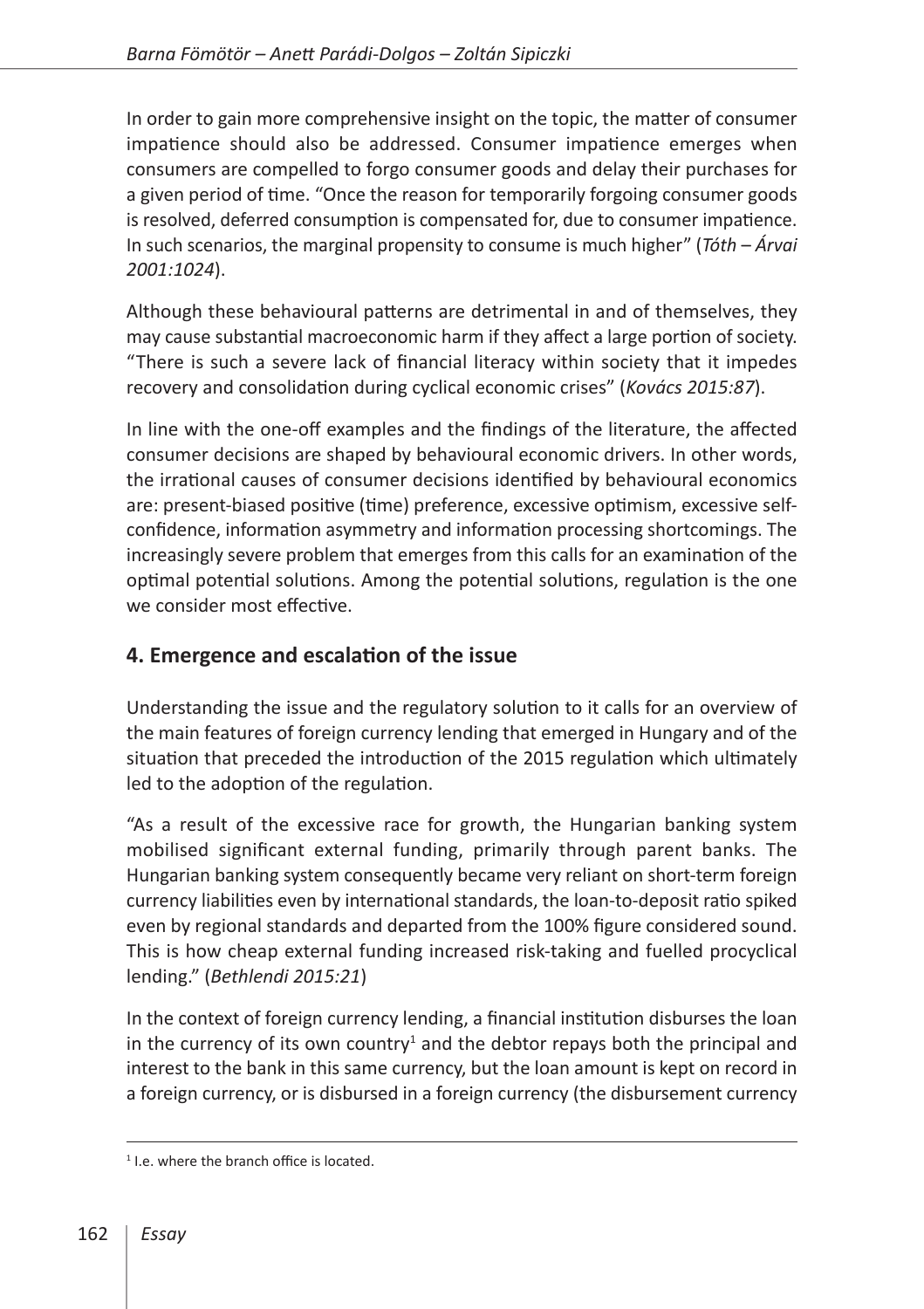is the foreign currency) but is repaid in forint (the repayment currency is forint). Conversion is performed at the interest rate valid at the time of disbursement and repayment, as defined in the contract.

There were several fundamental issues with foreign currency lending, as loans were disbursed and repaid in forint but the loan was kept on record in a foreign currency, so the consumer in fact assumed the entire exchange rate risk. "Consumers who took out foreign currency loans assumed any potential exchange rate gain or loss. They obtained a right and an obligation on the foreign currency market, even if this was not their intention. Every forint by which the Swiss franc appreciated was their gain and every depreciation of the forint their loss. The latter could have been avoided with some sort of exchange rate insurance, but they did not buy foreign currency purchase rights or currency futures. If they had done the latter, they would precisely have lost the interest rate difference" (*Száz 2015:82*). In the majority of cases, this occurred for the long term; needless to say, it is impossible to model the exchange rate of currency pairs for this time horizon, in other words, foreign currency lending was in fact a product that could not be measured and as such, was extremely high risk.

The rational consumer expectation of Hungary joining the euro area and the adaptive exchange rate expectation that understandably developed in the population in the wake of the stable forint exchange rate when viewed from the time of contracting the loan, before the crisis, may have contributed to a portion of this borrowing (*Kolozsi – Banai – Vonnák 2015*). Oftentimes, customers who were not creditworthy for forint loans became creditworthy for lower-interest foreign currency loans, ignoring the exchange rate risk (*Bánfi 2013*). "A significant portion of Hungarian households contracting foreign currency loans was (would have been) uncreditworthy in the domestic currency, which is why they were not granted forint loans. Add to this the fact that there is of course no long-term banking solution that can make an uncreditworthy customer creditworthy, especially not by changing the currency of the loan" (*Lentner 2015:311*). Foreign currency lending spread because it could be accessed with lower repayment instalments compared to forint loans, but was also associated with an unmeasurable risk for the consumer as described above, which consumers most likely ignored, were unaware of and were incapable of understanding the root of the risk. This despite the fact that "contrary to households, the banking sector has a far bigger toolset for managing risks stemming from retail foreign currency loans" (*Kolozsi – Banai – Vonnák 2015:61*).

Unfortunately, no better example than foreign currency lending could be found to illustrate the behavioural economic issues, biased intertemporal decisions and undervaluation and overvaluation addressed in the previous section.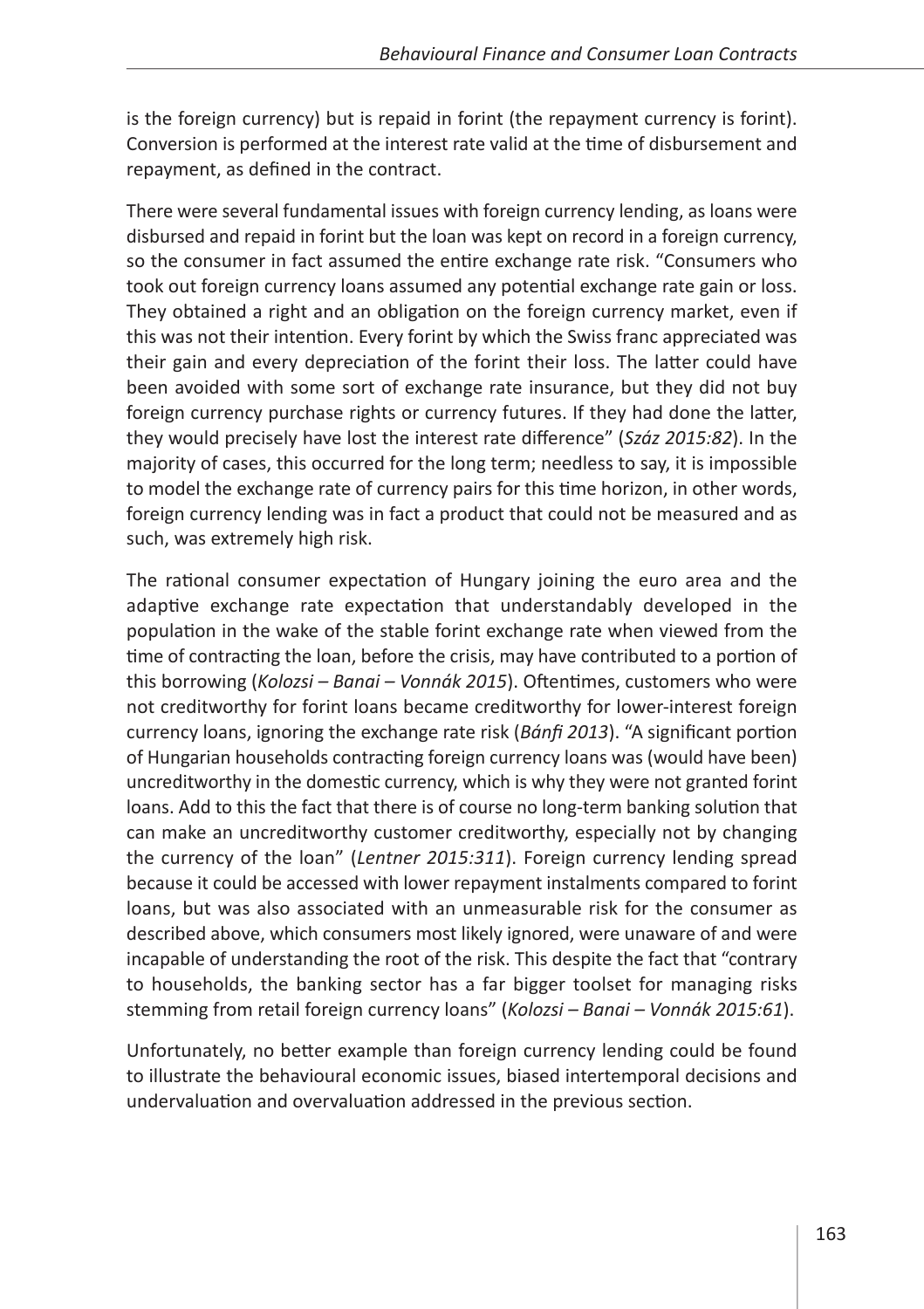# **5. The Fair Bank Act**

Act LXXVIII of 2014 on the amendment of Act CLXII of 2009 on Loans to Consumers and certain related acts (hereinafter: Fair Bank Act) created what was known as the fair banking system, which introduced transparent and understandable developments in consumer loan contract interest rates. The relevant stipulations defined in the statutes came into effect on 1 February 2015. "Legislators have extended the tasks of central banks worldwide. Central bank decision-makers themselves have reassessed the economic role of their institutions. In light of these changes, the economic responsibility of central banks can be interpreted as an obligation for central banks to be more attuned to the social impacts of economic processes." (*Lentner – Szegedi – Tatay 2015:39*)

According to the data of the Magyar Nemzeti Bank, "the volume of consumer loans peaked on 30 June 2010, representing an aggregate value in excess of HUF 8,647.9 billion. This figure then decreased continuously until 2014, but the volume of consumer loans still exceeded HUF 6,802 billion on 30 June 2014. Of this amount, forint consumer loans account for HUF 3,139.1 billion and foreign currency loans account for HUF 3,662.9 billion. Based on the foregoing, the legislator drafted a bill for the amendment of the Fair Bank Act in an effort to increase the level of consumer protection in the context of loan contract law."2

#### **5.1. The main amendments**

Act LXXVIII of 2014 on the amendment of Act CLXII of 2009 on Loans to Consumers and certain related acts addresses the following main issues:

#### *5.1.1. Enhancing the efficiency of the information obligation before contract conclusion*

The rational consumer framework not only means correctly interpreting information, but also requires having sufficient information for drawing correct conclusions (*Barberis – Thaler 2003*).

It is therefore paramount that customers be given accurate and sufficient information prior to concluding a loan contract. It is even a necessary condition that the contract text be disclosed earlier. The Nobel prize-winning work of *Daniel Kahneman and Amos Tversky* (*1974*) showed that in complex and risky decision situations, consumers often simplify the issue and make decisions based on earlier partial information, their subjective feelings, prejudices and rules of thumb instead of rational analysis.

<sup>2</sup> Statutory reasoning: Act LXXVIII of 2014 on the amendment of Act CLXII of 2009 on Loans to Consumers and certain related acts.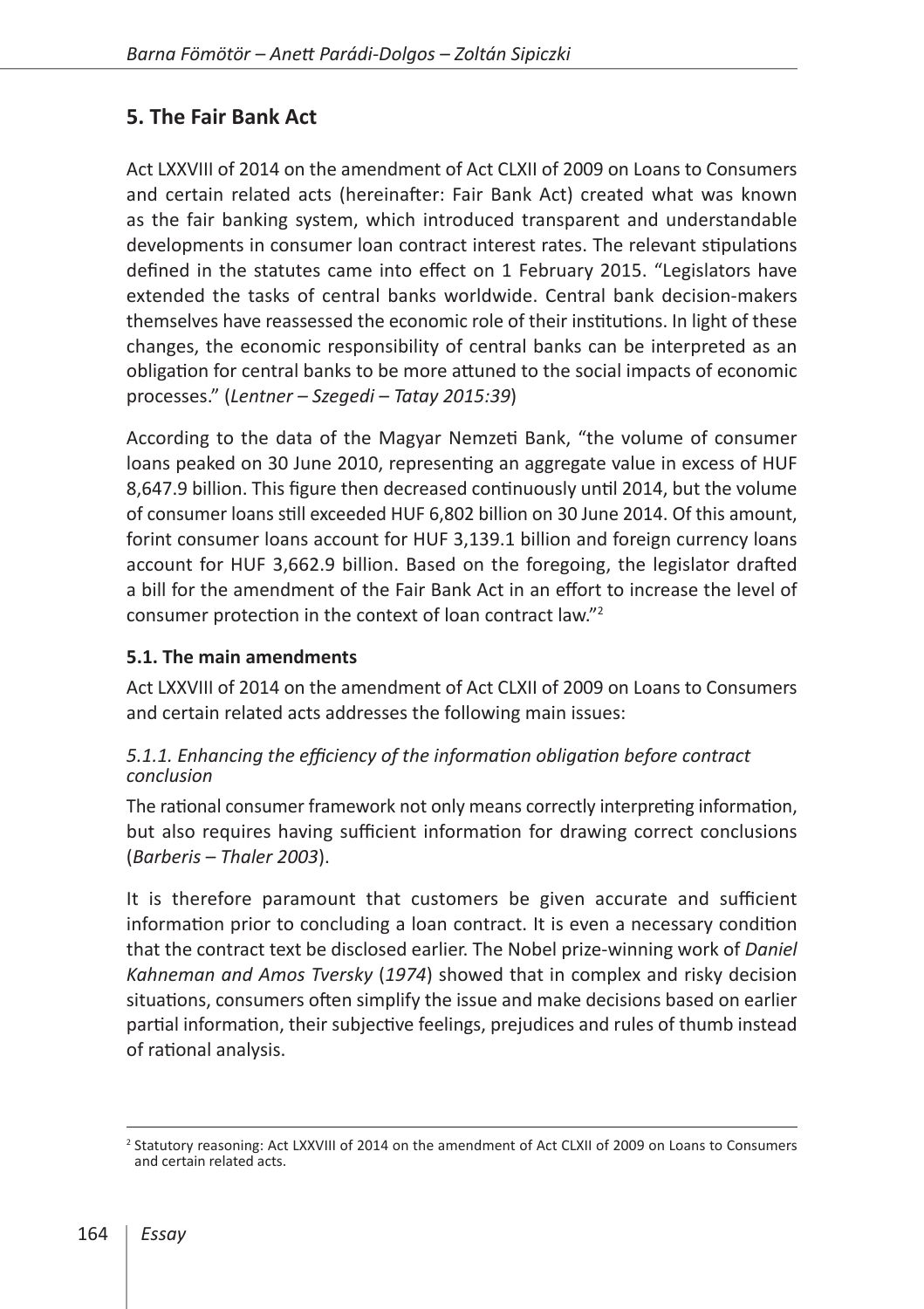Thus, in order to allow consumers to make more effective and rational decisions, the act states that the creditor and the lending intermediary are required to provide information to consumers prior to contract conclusion. The should enable the consumer to assess whether the prospective loan is a good fit for his needs and financial ability. For instance, the publication online of loan contract templates by creditors is aimed at helping prospective borrowers make an informed decision.

This provision was badly needed because although there had been prior regulation against misleading consumers, the new regulation not only restricted misinformation but also addressed the conscious exploitation of the decision-making flaws and nonrational preferences of prospective borrowers.

## *5.1.2. Other regulations*

The debt cap regulation came into effect on 1 January 2015 based on two main pillars. "The payment-to-income ratio (PTI) will limit the maximum initial debtservicing burden as a percentage of customers' regular legal income, thereby moderating the accumulation of household debt. The loan-to-value ratio (LTV) will cap the maximum amount of secured household lending (e.g. mortgage loans) as a percentage of the value of collateral."<sup>3</sup>

For instance, the payment-to-income ratio can be calculated as follows:

Payment-to-income ratio = monthly debt service/certified net monthly income

This may clearly foster a reduction of the shadow economy, as borrowing in the future will only be possible taking into account declared legal income. In addition, short-term profitability may override long-term profitability on the creditor side in lending practice. In this scenario, competition emerges for the largest market share, which can be achieved amongst others by reaching increasingly risky borrowers. Internal bank debt cap rules may be loosened during this effort, which may warrant an externally defined debt cap that halts risk-increasing competition. Therefore, systemic regulation aimed at restricting excessive borrower indebtedness is capable of mitigating the emergence of systemic risks.

## *5.1.3. Annual percentage rate cap*

The "Loan contract terms and changes therein" subheading of Act LXXVIII of 2014 on the amendment of Act CLXII of 2009 on consumer credit and certain related acts was supplemented with the following passage: "The creditor (…) cannot extend credit to consumers with an annual percentage rate that exceeds the central bank base rate increased by 24 percentage points. In the case of credit card contracts, payment account credits, or pledged collateral credits, the annual percentage rate

<sup>&</sup>lt;sup>3</sup> The payment-to-income ratio limitation acts as a debt cap to protect consumers. Magyar Nemzeti Bank press release, 27 August 2014.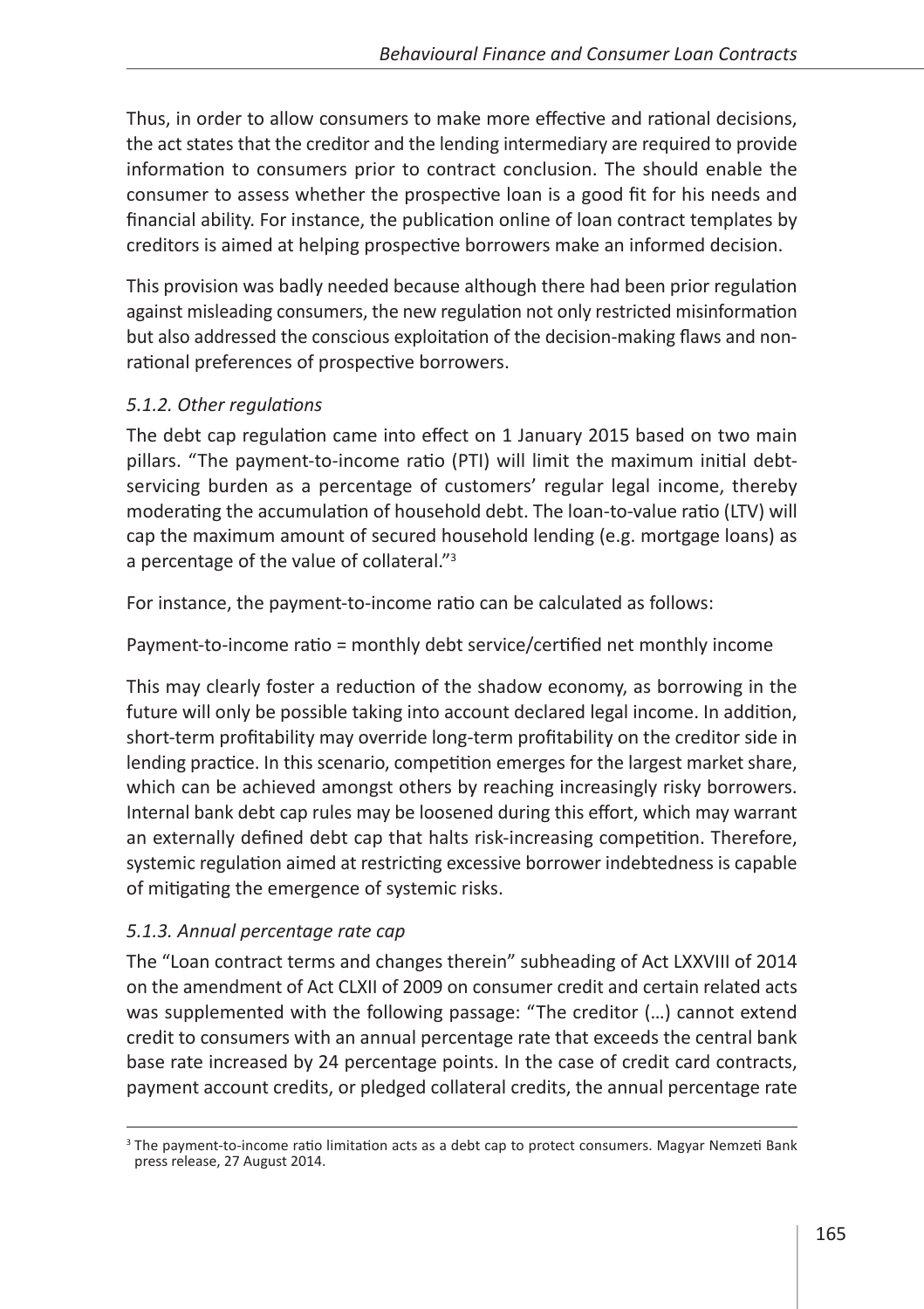may not exceed the central bank base rate increased by 39 percentage points." Borrowers often fail to rationally assess their future repayment capacity. The annual percentage rate cap is necessary if a portion of consumers overestimate their future income and would accept irrational credit fees given their current situation due to the behavioural asymmetries presented in the previous chapters. *Fischhoff – Slovic – Lichtenstein* (*1977*) confirmed this excessive self-confidence, concluding that consumer expectations in which they feel fully confident only materialise with an 80 per cent likelihood in reality. From the perspective of our topic, the excessive optimism linked to future increases in income prevailing in behavioural finance may lead to excessive indebtedness if the consumer takes on debt that is too high in reality.

## **6. Conclusions**

The legislative intervention that aims to disrupt the basic principle of contractual freedom in the realm of private law in exceptional cases may offer a solution to the asymmetries presented in the models describing present-biased preferences. In such scenarios, the consumer has a high likelihood of finding himself in a situation where the contractual balance shifts to his detriment due to the inconsistent time preference, excessive self-confidence and optimistic estimates of the future. Although the reasoning of the regulation and the guiding legal practice primarily cite information asymmetry, it can legitimately be assumed that the identified causes can in and of themselves lead to contractual inequality. Our view is that the information asymmetry between the contracting parties further undermines the consumer's contractual position and the adequate information, professional know-how and experience cannot unequivocally neutralise a decision triggered by a biased time preference, as the latter is primarily psychologically-based and significantly decreases the likelihood of a more rational decision based on objective information.

For the sake of comprehensiveness, it should also be added that if banks offer products to retail customers that specifically take advantage of this presentbiased time preference, it may further deteriorate the contractual balance. In our view, the present-biased time preference can even be regarded in and of itself as a circumstance that warrants legislative intervention in contractual freedom. We believe that the legislator offered adequate responses to the issues identified in the realm of behavioural economics, particularly the avoidance and prevention of intertemporal biased decision situations, the eradication of self-control issues, the management of information asymmetry, overreactions and consumer impatience. The statutory limitation of the rights of financial institutions in the interest of consumers (information obligation, the guaranteeing of broader contractual rights), the protection of consumers from themselves (debt cap regulations), the reduction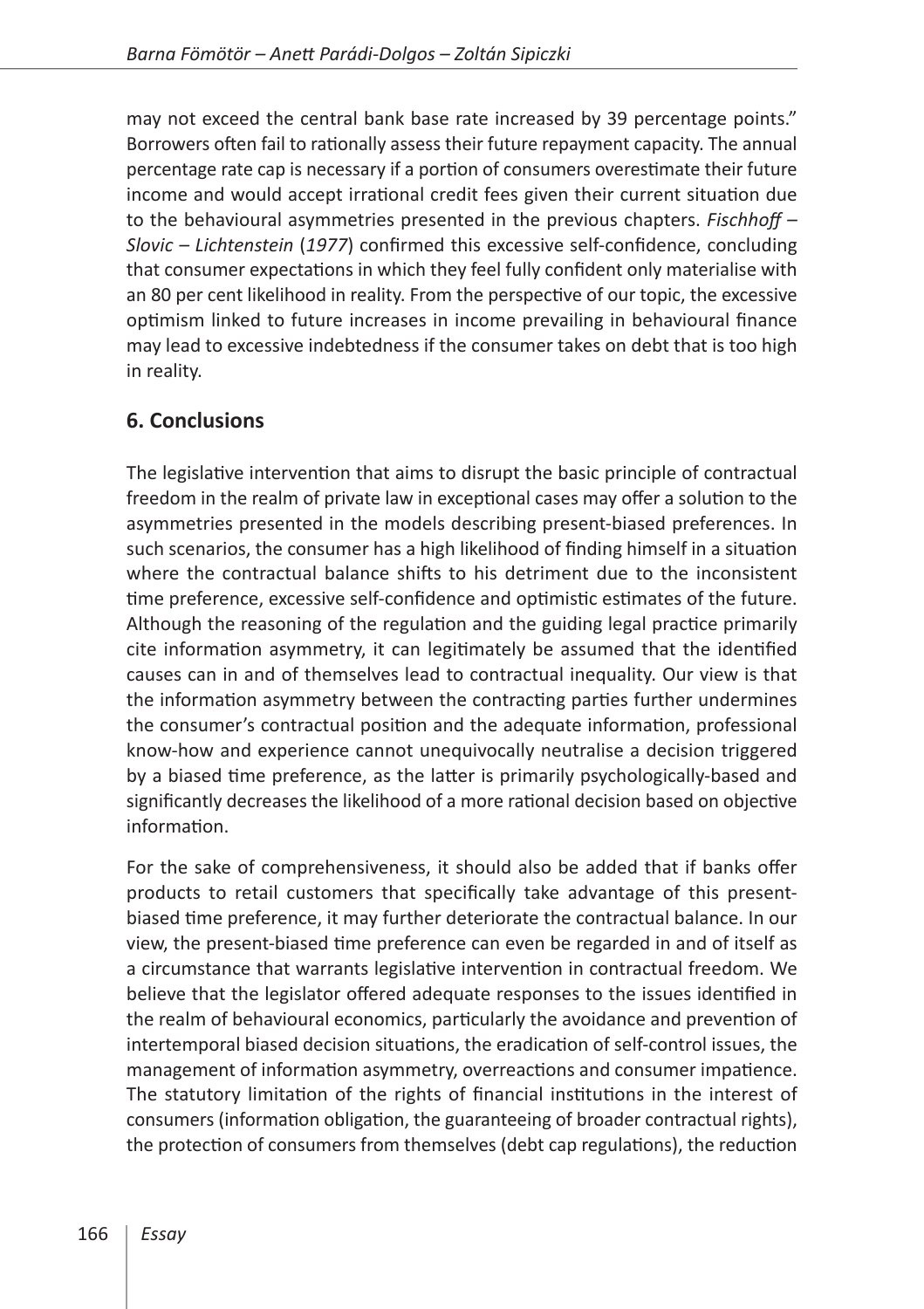of information asymmetry (enhanced information obligation, the introduction of interest and interest margin indicators, the preliminary definition of the interest methodology of loans) are all steps that are geared towards reducing or remedying flawed (irrational) consumer decisions made as a result of the anomalies identified by behavioural economics.

In order to effectively address the identified issues, however, in addition to successful regulation, smoothly functioning supervision is also necessary to enforce the statutory requirements adopted in the interest of consumers. Significant trendlike changes have recently emerged in this domain. The fair bank legislative package, as it is commonly referred to, introduces a new regulatory framework that may be capable of managing the biased intertemporal decisions, consumer self-control issues and underreactions and overreactions that reflect consumer irrationality. The legislator recognised the social need that stems from the underlying inequalities and information asymmetry residing in consumer decisions. However, it is uncertain to what extent the legislator intends to intervene in the private law relationships of parties from a regulatory perspective. Too little intervention is incapable of curbing the potential adverse consequences of inequality between parties, while too much intervention could change the behaviour of economic agents to such an extent that it could distort market competition and excessively and unwarrantedly restrict economic development. But even well-crafted regulation and the effective enforcement of the law are unable to fully address the issue because as we have seen, the underlying factors of flawed irrational decisions are behavioural in nature, in other words consumer behaviour needs to be changed, or more specifically its motives and drivers. This underlying motivation and mentality can be shaped not with legal tools, but with education, training and information. Consequently, education and training tools must be adopted alongside the legal toolset, and only their concurrent application can yield a truly effective and comprehensive solution.

## **References**

- Ausubel, L.M. (1999): *Adverse Selection in the Credit Card Market*. Working Paper, Department of Economics, University of Maryland.
- Bánfi, Z. (2013): *Lehet-e túlzott mértékű a lakossági eladósodottság? (Can retail indebtedness be excessive?)* Pénzügyi Szemle Online. [http://www.penzugyiszemle.hu/vitaforum/lehet](http://www.penzugyiszemle.hu/vitaforum/lehet-e-tulzott-merteku-a-lakossagi-eladosodottsag)[e-tulzott-merteku-a-lakossagi-eladosodottsag](http://www.penzugyiszemle.hu/vitaforum/lehet-e-tulzott-merteku-a-lakossagi-eladosodottsag). Downloaded: 9 June 2016.
- Barberis, N Thaler, R (2003): *A survey of behavioral finance*. *Handbook of the Economics of Finance*. Elsevier, pp. 1053–1128. [https://doi.org/10.1016/S1574-0102\(03\)01027-6](https://doi.org/10.1016/S1574-0102(03)01027-6).
- Bethlendi, A. (2015): *Egy rossz termékfejlesztésből rendszerszintű piaci kudarc. A hazai lakossági deviza-jelzáloghitelezés. (A systemic market failure that arose from flawed*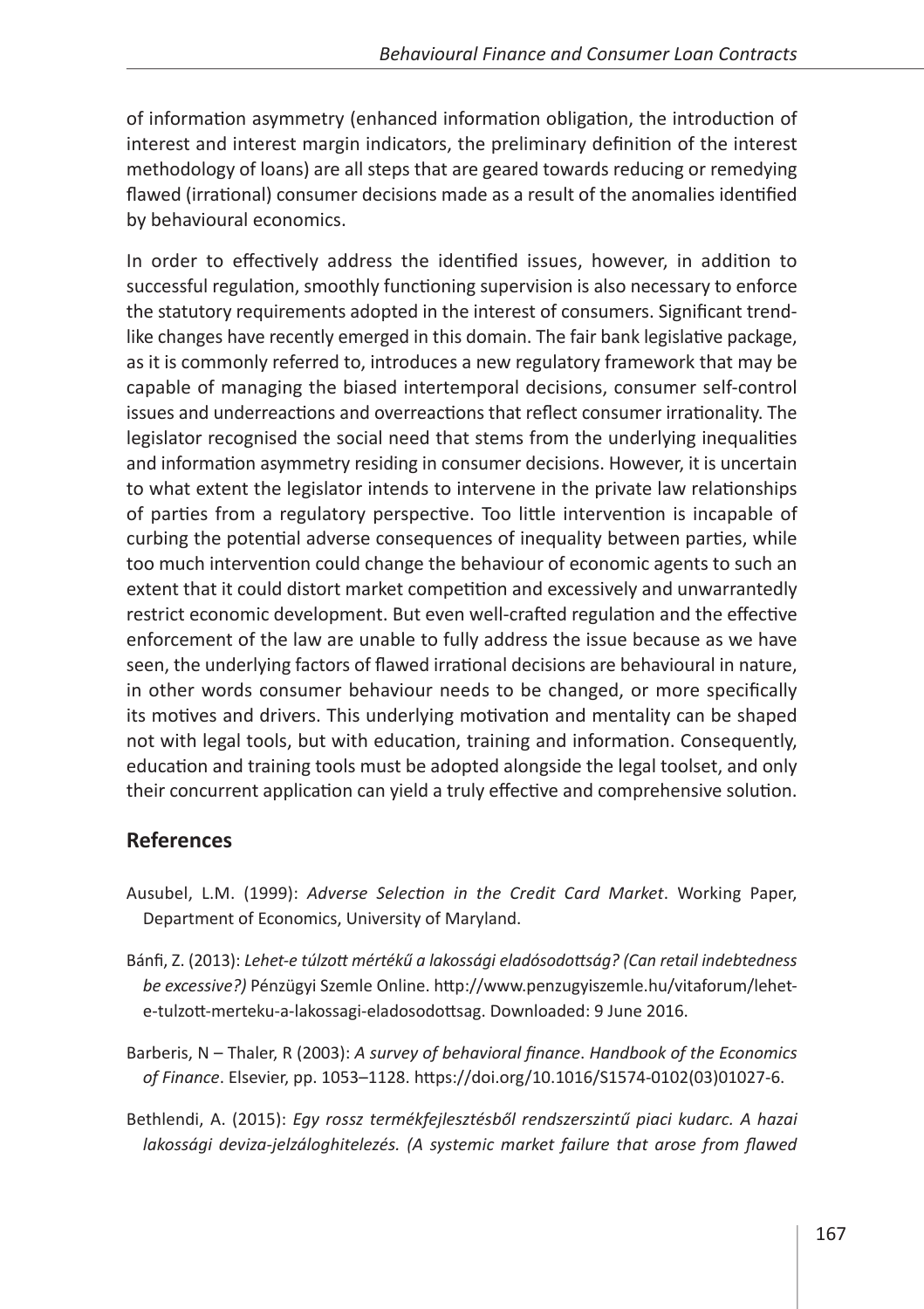*product development. Foreign currency mortgage lending to the Hungarian population.)* Hitelintézeti Szemle, 14(1), March: 5–29.

- Bölcskei, V. (2009): *Az intertemporális döntések viselkedés közgazdaságtani modelljeinek áttekintése. (An overview of the behavioural economic models of intertemporal decisions.)* Közgazdasági Szemle, LVI, November: 1025–1040.
- Camerer, C. Babcock, L. Loewenstein, G. Thaler, R. (1997): *Labor Supply of New York City Cab Drivers: One Day at a Time.* Quarterly Journal of Economics, Vol. 112. May: 407–441. [https://doi.org/10.1162/003355397555244.](https://doi.org/10.1162/003355397555244)
- Fischhoff, B. Slovic, P. Lichtenstein, S. (1977): *Knowing with certainty: The appropriateness of extreme confidence*. Journal of Experimental Psychology: Human Perception and Performance, 3: 552–564. [https://doi.org/10.1037/0096-1523.3.4.552.](https://doi.org/10.1037/0096-1523.3.4.552)
- Fisher, I. (1930): *The Theory of Interest*. Macmillan, New York.
- Kolozsi, P.P. Banai, Á. Vonnák, B. (2015): *A lakossági deviza-jelzáloghitelek kivezetése: időzítés és keretrendszer*. *(The tapering of retail foreign currency mortgage loans: timing and framework.)* Hitelintézeti Szemle, 4(3), September: 60–87.
- Koltay, G. Vincze, J. (2009): *Fogyasztói döntések a viselkedési közgazdaságtan szemszögéből. (Consumer decisions from the perspective of behavioural economics.)* Közgazdasági Szemle, LVI, June: 495–252.
- Kovács, L. (2015): *A pénzügyi kultúra kutatása és aktuális feladataink. (Research on financial culture and our current tasks.)* Gazdaság és Pénzügy, 2(1): 79–88.
- Laibson, D. Repetto, A. Tobacman, J. (2003.): *A Debt Puzzle*. In: Aghion, P. Frydman, R. – Stiglitz, J. – Woodford, M. (edit.): Knowledge, Information, and Expectations in Modern Economics. In Honor of Edmund S. Phelps. Princeton University Press, Princeton: 228–266.
- Lentner, Cs. Szegedi, K. Tatay, T. (2015): *A központi bankok társadalmi felelőssége*. *(The social responsibility of central banks.)* Vezetéstudomány, Budapest, 46(9–10): 35–47.
- Lentner, Cs. (2015): *A lakossági devizahitelezés kialakulásának és konszolidációjának rendszertani vázlata. (A systemic outline of the emergence and consolidation of retail foreign currency lending.)* Pénzügyi Szemle, 60(3): 305–318.
- Loewenstein, G. Prelec, D. (1992): *Anomalies in Intertemporal Choice: Evidence and an Interpretation*. The Quarterly Journal of Economics, Oxford University Press, 107(2): 573– 597. <https://doi.org/10.2307/2118482>.
- Merton, R. (1969): *Lifetime Portfolio Selection under Uncertainty: The Continuous –Time Case*. Review of Economics and Statistics, August: 247–257. [https://doi.org/10.2307/1926560.](https://doi.org/10.2307/1926560)